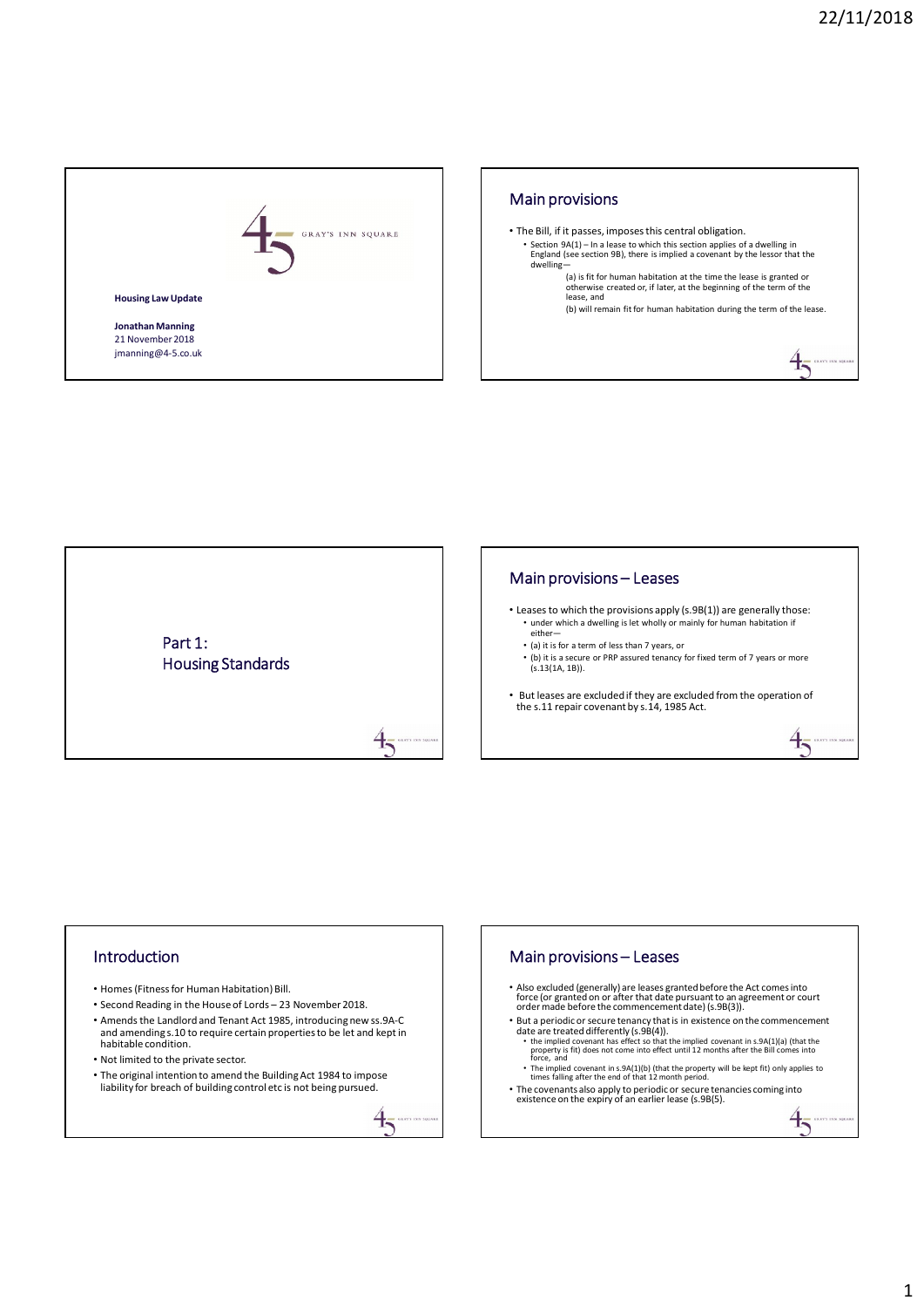## Main provisions – Other terms

- The covenants do not require the landlord to remedy problems caused by the tenant, or to reinstate or rebuild after a flood, or to repair tenant's fixtures, or works the landlord is not entitled to do (s.9A(2)-(3)).
- They do apply to common parts in which the lessor has an estate or interest (s.9A(6)).
- The tenant can enforce the covenants by specific performance (s.9A(5)) the Government appear to have confirmed that legal aid will be available.
- There is an implied access covenant on 24 hours' written notice and at reasonable times of the day (s.9A(7)-(8)). 4

## Tenant Fees Bill

- Payments that are permitted in principle include
	- Rent, • Tenancy deposits,
	- Holding deposits,
	- Payments for variations, assignments, novations etc,
	- Payments due in the event of tenant default or early departure, and
- Payments for council tax, utilities and communication services are all permitted in principle (Sch.1).
- But they are subject to complex anti-avoidance provisions in Schs 1 and 2.

### Main provisions – Other terms

- In deciding whether a lease is for less than 7 years, any period of the lease before the date of the grant is excluded (s.9B(8)(a)).
- A landlord's right to determine a lease within 7 years brings the lease within the provisions (s.9B(8)(b)).
- A lessee's option which if exercised would take the lease over 7 years, excludes the lease (s.9B(8)(c)).
- Certain agricultural dwellings are included (s.9C(1))
- Section 10. 1985 Act is amended so that the test of fitness relates to any "prescribed hazard" under HHSRS (Housing Act 2004, Pt 1).

## Tenant Fees Bill

- Enforcement is by local authorities
- Civil penalties for breach apply (and criminal penalties for second breaches).

## Tenant Fees Bill

- This Bill is also in the House of Lords report stage is on 5 December 2018.
- The Bill will prohibit certain charges or "prohibited payments" imposed by landlords or letting agents in relation to a tenancy, or the provision of services to the tenancy (including insurance and utilities) (ss,1-2).
- It operates by prohibiting all payments unless they are permitted by Schedule 1 (s.3 and Sch.1).



4.

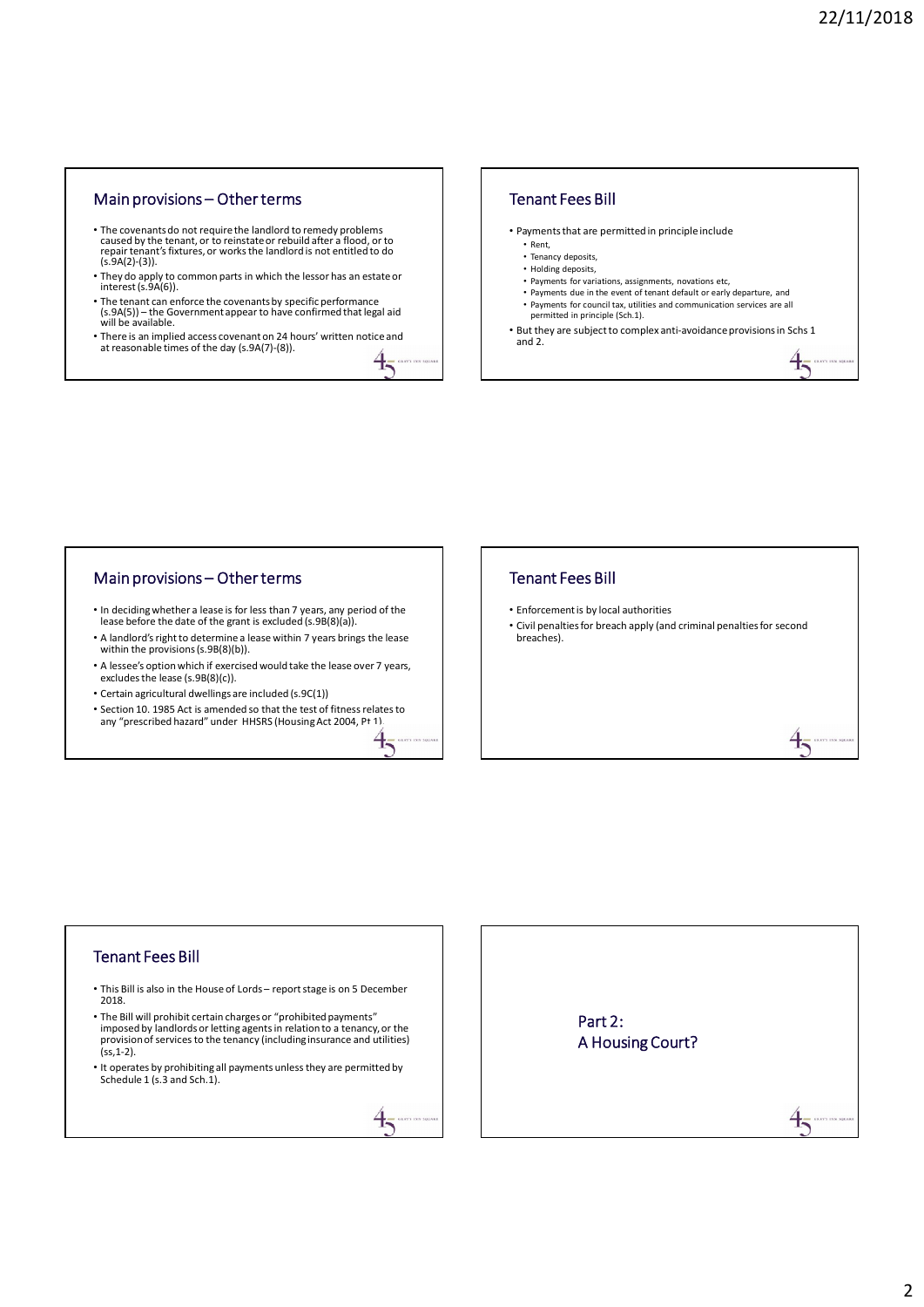$4\overline{ }$ 

 $4$ 

## Consultation on a specialist Housing Court

- On 13 November 2018, MHCLG issued a consultation document or "call for evidence" entitled *Considering the case for a Housing Court, A Call for Evidence*. The consultation closes on 22 January 2019.
- Para.10 states:

The government wants to explore whether a specialist Housing Court could make it<br>easier for all users of court and tribunal services to resolve disputes, reduce delays and<br>to secure justice in housing cases... Presently, h processes and procedures involved can often be confusing for tenants, landlords and property owners in leasehold cases.

卡

#### Consultation on a specialist Housing Court

- Option 2: Making structural changes to the existing courts and property tribunals, *i.e.*<br>whether housing cases currently considered by either should continue to be<br>considered by them or whether to move certain specialis
- Option 3: Make changes to the enforcement process in the county court (considered<br>in more detail in Part 2 of the call for evidence) whether the is a need for more<br>information advising claimants of what they need to d be applied for
- Option 4: No changes ('do nothing' option) but strengthen guidance to help users<br>navigate the court and tribunal process. This option would mean that cases would<br>continue to be heard in the county court and Tribunal as

#### Consultation on a specialist Housing Court

- The call for evidence is in four parts:
	- Part 1: The private landlord possession action process in the county court
	- Part 2: Enforcing a possession order
	- Part 3: Access to justice and the experience of court and tribunal users • Part 4: The case for structural changes to the courts and the property tribunal.
- Part 1 concerns delays in obtaining evictions for rent arrears and whether these are a deterrent to landlords granting longer tenancies.
- Part 2 relates specifically to delays in enforcing possession orders, and refers to the MoJ possession project starting in early 2019 which will look into simplifying processes.



Part 3: Some cases with very little thematic linkage

# Consultation on a specialist Housing Court • Part 3 is a more general question about court and tribunal users' experiences. Para.32 says: We want to explore whether access to justice for owners, landlords and tenants can be improved. We are aware that some users of the courts and tribunals, particularly<br>tenants, but also landlords with fewer properties, find the process daunting and<br>confusing... We want to understand users' experiences of the

- Part 4 concerns the possibility of structural change. The paper suggests 4 options:
	- Option 1: Establishing a new, specialist Housing Court. We want to gather views on whether there is merit in bringing all housing issues under a single, specialist Housing Court.  $4\overline{ }$



- *Havering LBC v Eales* [2018] EWHC 2423 (QB)
- *C & C v The Governing Body of a School, The Secretary of State for Education (First Interested Party) and The National Autistic Society (Second Interested Party) (SEN)* [2018] UKUT 269 (AAC).
- By Reg.4(1)(c), Equality Act 2010 (Disability) Regulations 2010/2128, any tendency to physical abuse of others cannot qualify as an impairment or therefore as a disability for the purposes of the 2010 Act.

 $4\overline{ }$